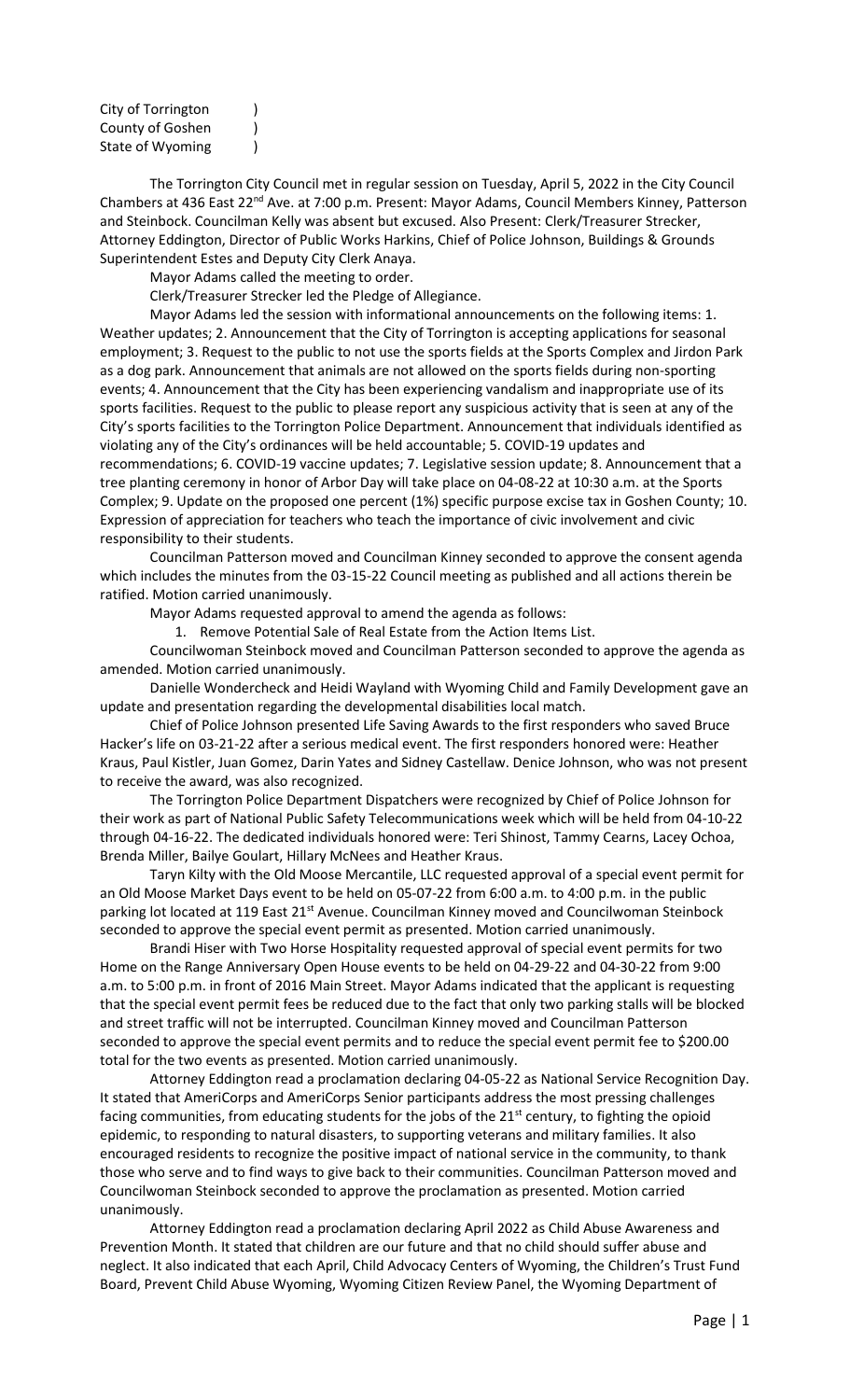Family Services, the Wyoming Office of Attorney General – Division of Victim Services, the Wyoming GAL Program, the City of Torrington, Wyoming, and other partners join together in an effort to prevent abuse and neglect through outreach, education and intervention. Councilman Kinney moved and Councilman Patterson seconded to approve the proclamation as presented. Motion carried unanimously.

Attorney Eddington read by title AN ORDINANCE AMENDING AND RE-ENACTING SECTIONS 9.02.010 AND 9.02.011 OF THE TORRINGTON MUNICIPAL CODE, 2022 REVISIONS, RELATING TO PENALTIES AND JAIL. Councilwoman Steinbock moved and Councilman Patterson seconded to approve Ordinance No. 1255 as presented on third reading. Motion carried unanimously.

Attorney Eddington read by title AN ORDINANCE CREATING AND ENACTING SECTION 9.02.012 OF THE TORRINGTON MUNICIPAL CODE, 2022 REVISIONS, RELATING TO A SENTENCING HEARING. Councilwoman Steinbock moved and Councilman Kinney seconded to approve Ordinance No. 1256 as presented on third reading. Motion carried unanimously.

Attorney Eddington read by title AN ORDINANCE AMENDING AND RE-ENACTING SECTION 5.12.025 OF THE TORRINGTON MUNICIPAL CODE, 2022 REVISIONS, RELATING TO MINORS IN LICENSED LIQUOR ESTABLISHMENTS. Councilman Patterson moved and Councilwoman Steinbock seconded to approve the ordinance on second reading as presented. Motion carried unanimously.

Attorney Eddington read by title AN ORDINANCE AMENDING AND RE-ENACTING SECTION 9.36.020 OF THE TORRINGTON MUNICIPAL CODE, 2022 REVISIONS, RELATING TO RESTRICTIONS ON POSSESSING AND PURCHASING LIQUOR OR MALT BEVERAGES AND ENTRY INTO LIQUOR ESTABLISHMENTS. Councilman Kinney moved and Councilman Patterson seconded to approve the ordinance on second reading as presented. Motion carried unanimously.

Attorney Eddington read by title AN ORDINANCE AMENDING AND RE-ENACTING SECTION 05.12.030 OF THE TORRINGTON MUNICIPAL CODE, 2022 REVISIONS, RELATING TO THE REGULATION OF HOURS OF OPERATION FOR LICENSED LIQUOR ESTABLISHMENTS. Councilman Kinney moved and Councilwoman Steinbock seconded to approve the ordinance on second reading as presented. Motion carried unanimously.

Attorney Eddington read by title AN ORDINANCE AMENDING AND RE-ENACTING CHAPTER 8.28. OF THE TORRINGTON MUNICIPAL CODE, 2022 REVISIONS, RELATING TO THE REGULATION OF SOLID WASTE IN THE CITY OF TORRINGTON. Chief of Police Johnson stated that there have been some modifications made to the ordinance since its approval on first reading. He indicated that *incidental use* was defined and described within the ordinance to include specific examples, and commented that the *Mandatory service – Minimum fees* section of the ordinance was rephrased for clarification purposes. Councilman Patterson suggested the editorial change of adding the word *use* after *incidental* in Section 8.28.070. 1. a. i. 3. to be consistent with the prior two segments of that specific section that list when *incidental use* is permissible. Councilman Patterson moved and Councilwoman Steinbock seconded to approve the ordinance on second reading as amended. Motion carried unanimously.

Attorney Eddington presented for approval a Lease Agreement between the City of Torrington and Valley Motor Sports. He stated that Valley Motor Sports needs a new location to host their mud racing events and indicated that the City of Torrington has a piece of property that is currently vacant that will work for the intended use. Donald and Matthew Cearns spoke in support of the lease agreement and commented that they will assume the responsibility for all of the property cleanup and improvements that are necessary in order to properly prepare the property for the racing activities that they host. Councilwoman Steinbock moved and Councilman Patterson seconded to approve the Lease Agreement between the City of Torrington and Valley Motor Sports as presented. Motion carried unanimously.

Clerk/Treasurer Strecker requested that the Nepotism Policy be waived for all seasonal Dale Jones Municipal Pool employees. She explained that due to the demographics of the City, it is nearly impossible for the pool to avoid hiring relatives, especially siblings. Councilman Kinney moved and Councilwoman Steinbock seconded to approve waiving the Nepotism Policy for all seasonal Dale Jones Municipal Pool employees as presented. Motion carried unanimously.

Mayor Adams presented for approval the 2022 Swimming Pool Rates. He stated that the rates will remain the same as last year with the exception of the *Season Pass - Family (5 or more Family Members)* sub-category. Mayor Adams indicated that that specific sub-category is being increased from \$180.00 to \$200.00. Councilman Patterson moved and Councilwoman Steinbock seconded to approve the 2022 Swimming Pool Rates as presented. Motion carried unanimously.

The bills from 03-16-22 to 04-05-22 were presented for payment. Councilman Patterson moved and Councilwoman Steinbock seconded to approve the bills for payment as presented. Motion carried unanimously.

Mayor Adams asked for public comments, questions or concerns.

A new member of the community, who did not identify himself, expressed his sincere appreciation for the small-town feel and welcoming atmosphere that Torrington has offered thus far to he and his family.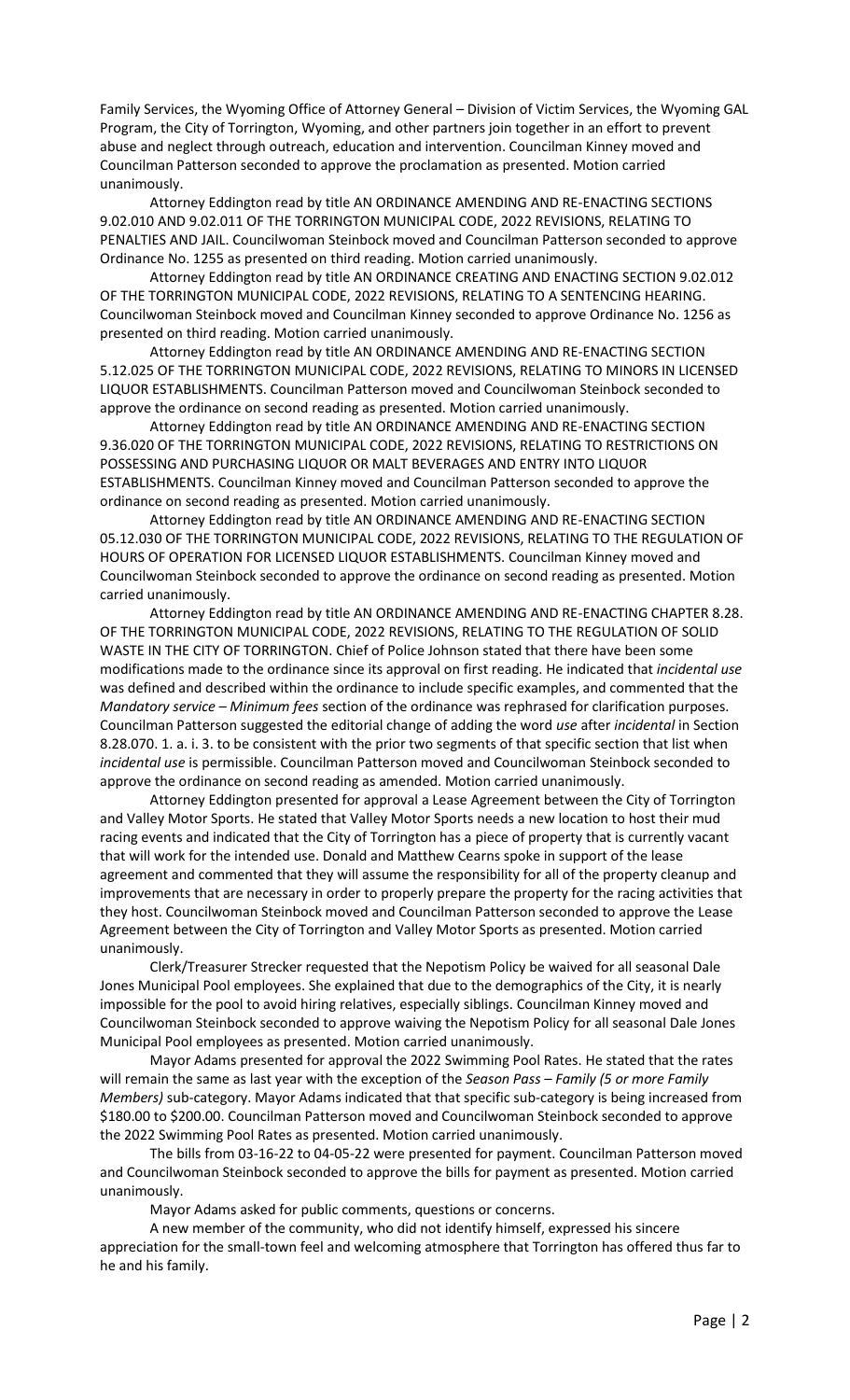Councilman Kinney announced that his alma mater, the University of Kansas, won the 2022 NCAA Men's National Championship. He commended the men and women that played in the tournament for demonstrating phenomenal basketball skills which in turn made for great games to watch.

Councilman Patterson moved and Councilwoman Steinbock seconded to adjourn to executive session to discuss personnel. Motion carried unanimously.

Councilman Kinney moved and Councilwoman Steinbock seconded to return the Mayor and Council to regular session. Motion carried unanimously.

Councilman Patterson moved and Councilman Kinney seconded to increase the wages for seasonal employees by \$3.00 per hour as presented. Councilwoman Steinbock declared a conflict and abstained from voting. Motion carried unanimously.

Councilwoman Steinbock moved and Councilman Kinney seconded to approve the proposed hiring rate of \$18.00 per hour for the new employee as presented. Motion carried unanimously.

Councilwoman Steinbock moved and Councilman Kinney seconded that there being no further business to come before the Mayor and Council to adjourn at 8:32 p.m. Motion carried unanimously.

The following bills were approved for payment: 73149 AT&T MOBILITY cardiac monitor transmission fee 33.86;73150 BLACK HILLS ENERGY utilities-gas 6071.69;73151 MEDICAL AIR SERVICES ASSOCIATION medical air transport insurance 1558.00;73152 MERITAIN HEALTH INC. premium-ins/life admin 43527.60;73153 CITY OF TORRINGTON c/o PINNACLE BANK health reserve non-insured employee premium MT/PR positions 12192.75;73154 REGIONAL CARE INC. select flex admin 96.00;73155 STANDARD INSURANCE CO premium-long term disability 2192.41;73156 TORRINGTON EMPLOYEES INSURANCE premium 86044.55;73157 BLACK HILLS ENERGY utilities-gas 989.08;73158 VIAERO WIRELESS wireless hotspots 570.29;73159 SOUTH TORRINGTON WATER & SEWER DISTRICT museum-water/sewer 76.55;73160 VERIZON WIRELESS cell phones 506.38;73161 WY DEPT OF REVENUE sales tax 21691.18; 73162 NCPERS GROUP LIFE INS payroll withholding 144.00;73163 CITY OF TORRINGTON payroll withholding 226.00;73164 DENT, DAVID A. Golf Pro Payable 470.53;73165 GREAT-WEST TRUST CO LLC payroll withholding 1425.00;73166 NEW YORK LIFE payroll withholding 359.37;73167 RAMOS, DORA credit refund 81.76;73168 CALHOUN, KATELYN deposit refund 27.76;73169 DAVIS, BRETT W. deposit refund 7.69;73170 FRATTINI, DANTE G. deposit refund 152.49;73171 HERDT, LARRY deposit refund 66.39;73172 PITTMAN, SARAH credit refund 102.13;73173 FERGUSON, KEVIN reimb-proof of rabies vaccination 50.00;73174 MITCHELL, MAKAYLA reimb-proof of rabies vaccination 50.00;73175 HILL, HAYDEN reimb-proof of rabies vaccination 100.00;73176 EDMUNDS, ASHLY R. deposit refund 24.68; 73177 VANMATRE, SUSAN deposit refund 30.55;73178 HOGAN, JAMES D. credit refund 20.71;73179 THOMPSON, KYLE & TAYLOR credit refund 357.70;73180 KRAUS, HEATHER mileage reimb 119.34;73181 WY ASSOCIATION OF FIRE MARSHALS voting membership 35.00;73182 D&D INVESTMENT PROPERTIES deposit refund 152.02;73183 TAMI GRAYBILL deposit refund 169.25;73184 TD REAL ESTATE deposit refund 144.74;73185 TORRINGTON SAGE APT deposit refund 131.78;73186 ABSOLUTE SOLUTIONS programming/verification of proper operations/settings,encoder,swap 2 consolettes old for new 3575.60;73187 ACCUSCREEN MOBILE DRUG TESTING SERVICES rapid screen drug tests 224.00;73188 KIEFER AQUATICS standard rescue tube 285.16;73189 AED EVERYWHERE INC. lithium battery-AED 336.30;73190 AIRNAV LLC renewal-basic listing/AirNav.com 70.00;73191 ALTEC INDUSTRIES INC. bucket truck inspection 1523.53;73192 ASSOCIATION-PUBLIC SAFETY COMMUNICATION emergency medical dispatch guide 389.13;73193 AVOCATION SOFTWARE laser invoices/forms 124.25;73194 BIG WOOD TREE SERVICE LLC tree removal 1000.00;73195 BLADES GROUP LLC rock asphalt 1621.00;73196 BLOEDORN LUMBER CO-TORRINGTON poly foam brushes,btrs,pvc pipe/cement,coupling,elbows, cleaner,primer,pipe strap,screws,drill bits,safety glasses 391.38;73197 BLOEDORN LUMBER CO-TORRINGTON handle 60.69;73198 CAPITAL ONE TRADE CREDIT planer,drill/impact combo 366.55;73199 BOMGAARS SUPPLY INC. heater,bolts,work boots,kitty litter,letter kit,spray paint,t-shirts,disinfectant cleaner,jeans,charger/maintainer,foam brush set,screws,air compressor,spring snap,air hose,joint compound,bushing,plug,coupler,kit,v-belts,extension cords 2827.40;73200 BOMGAARS SUPPLY INC. chaps 197.98;73201 BORDER STATES INDUSTRIES INC. hard hats,led high bay light,led bulbs,meter/main, wire,connectors,entrance cap,conduit,stand off brackets,ground rod clamps,ground rods,solid copper, elbows,pvc,pvc cement 78515.33;73202 BROWN CO Hustler Mower 5299.00;73203 BURNS INSURANCE AGENCY bond/WY PE position-additional coverage 20.00;73204 BUTLER'S SALVAGE & TOWING vehicle towing 172.08;73205 C H GUERNSEY & CO CBA filing project 1185.00;73206 CASELLE INC. contract support & maint 1990.00;73207 CENTURY LUMBER CENTER manure tines,bolt,extension cord,wallplates, door sweep,muriatic acid,mounted point cd,plug,y-ring terminal,connector,electrical wire,caulk,frame gun,hex caps,nuts,tan extreme stretch,self lighting torch kit,propane cylinder,tape measure,screws, masking tape,compression sleeves,spray paint,disinfectant cleaner,cleaner,couplings,star drive bit,caulk gun,air filter,trash bags,fasteners,staples,nails,stapler,hose barb,elbow,nylon string 569.75;73208 CITYSERVICEVALCON LLC Phillips 66 terminal maint fee 16.00;73209 COMMUNITY HOSPITAL ambulance supplies 139.83;73210 CONNECTING POINT copier service contracts/monthly charges 480.19;73211 CONTRACTORS MATERIALS INC. inverted paint 183.00;73212 DANA KEPNER CO INC. meters,endtails 21164.04;73213 DBT TRANSPORTATION SERVICES LLC quarterly beacon maint 1088.06;73214 DECKER,